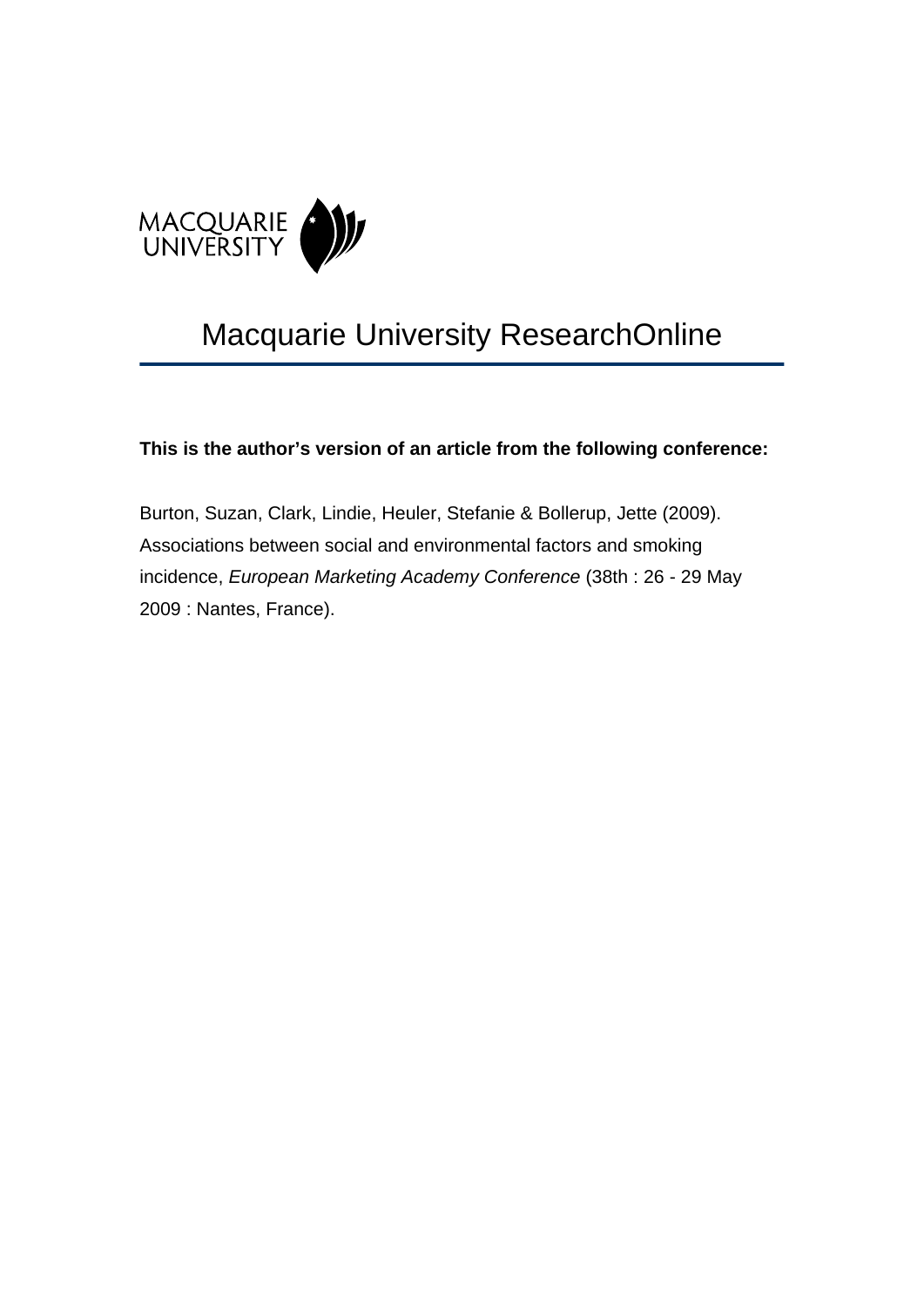## **Associations between social and environmental factors and smoking incidence**

**Suzan Burton, Lindie Clark, Stefanie Heuler and Jette Bollerup** 

**Macquarie University** 

**Paper presented at EMAC European Marketing Academy Conference, Nantes, May 2009**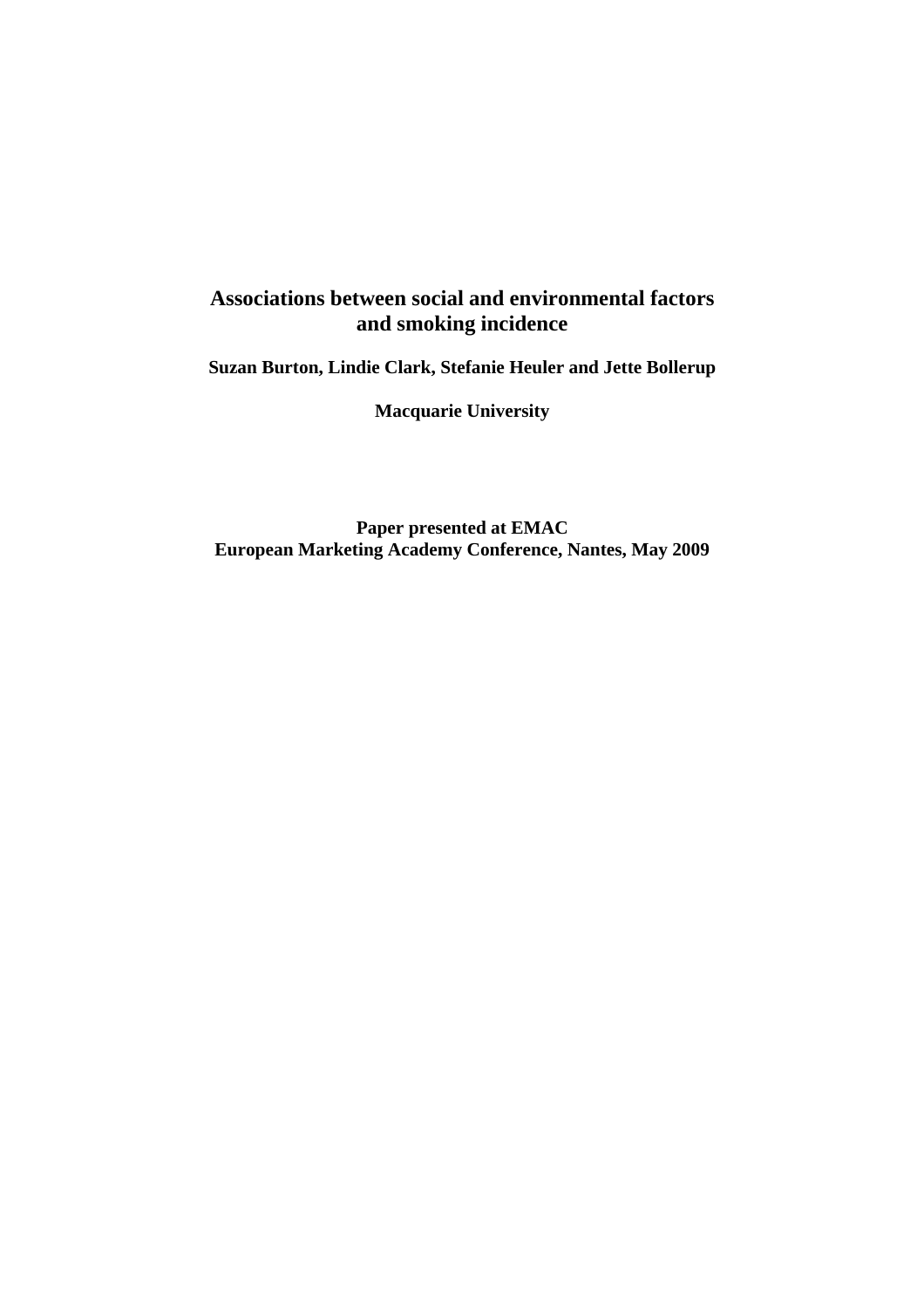## **Associations between social and environmental factors and smoking incidence**

#### **Abstract**

**The study investigates the association between social cues (other smokers in the vicinity), environmental factors (sight of cigarettes for sale) and the incidence of smoking. The results show that after controlling for individual level variables (age, quit status and socio-economic status), individuals are more likely to smoke if there are others smoking in the vicinity (with additive effects for friends and/or family and other smokers), and/or if there are cigarettes for sale in the vicinity, with the effect of retail display particularly strong for attempting quitters. The results suggest implications for policy to help attempting quitters avoid triggers to smoke.** 

*Keywords: smoking, social influences, diary study, public health policy* 

*Track: Consumer Behaviour* 

## **1. Introduction**

Cigarette smoking is an established threat to health, which persists despite a variety of public health initiatives to decrease the prevalence, and amount, of smoking. Smoking behaviour is known to be influenced by social factors, with regular tobacco use by family and peers well established to be an important influence on the smoking behaviour of adolescents and young adults, especially at vulnerable stages of change such as initiation and/or planning to quit (Flay, Hu, & Richardson, 1998; Jones, Schroeder, & Moolchan, 2004; Pokorny, Jason, & Schoeny, 2003; Prochaska & DiClemente, 1983; Schofield, 2001). In a study of smokers aged 14 years and older, Siahpush, Borland, and Scollo (2003) found that the odds of successfully quitting were significantly greater for participants who lived in households where smoking was banned, and for those who reported that few or none of their friends smoked (compared to those who said most or all of their friends smoked).

This body of literature has tended to conceptualise peer and family tobacco use as exerting a long-term influence on smoking behaviour, through the creation of pro-smoking norms. There has been much less attention to the short-term impact of nearby smokers on the daily smoking behaviour of adults, but the few studies that have been undertaken in this area are suggestive of an effect. For example Shiffman and various co-authors found that the presence of others smoking was an important antecedent of situational smoking for smokers (Shiffman et al., 2002) and for both lapsing and relapsing quitters (Shiffman et al., 1996a; Shiffman, Paty, Gnys, Kassel, & Hickcox, 1996b). Similarly, Trotter, Wakefield and Borland (2002) found that 70% of smokers who regularly attended bars, nightclubs and gaming venues reported that they smoked more in these settings. Very little previous research has sought to differentiate between the effect of peers and unknown others smoking, however. The difference is important for understanding the cues which drive smoking: for example, if smoking is triggered by the sight and/or smell of smoke, then peers or strangers smoking in the vicinity would be expected to have an equivalent effect on smoking. If, in contrast, smoking is driven more by normative effects, then any effect of peers smoking would be expected to be greater than unknown others smoking. If smoking is driven by *both* normative effects and physical triggers, then peers and others smoking in the vicinity could have separate and additive effects on smoking rates. Understanding the potential triggers for smoking has important implications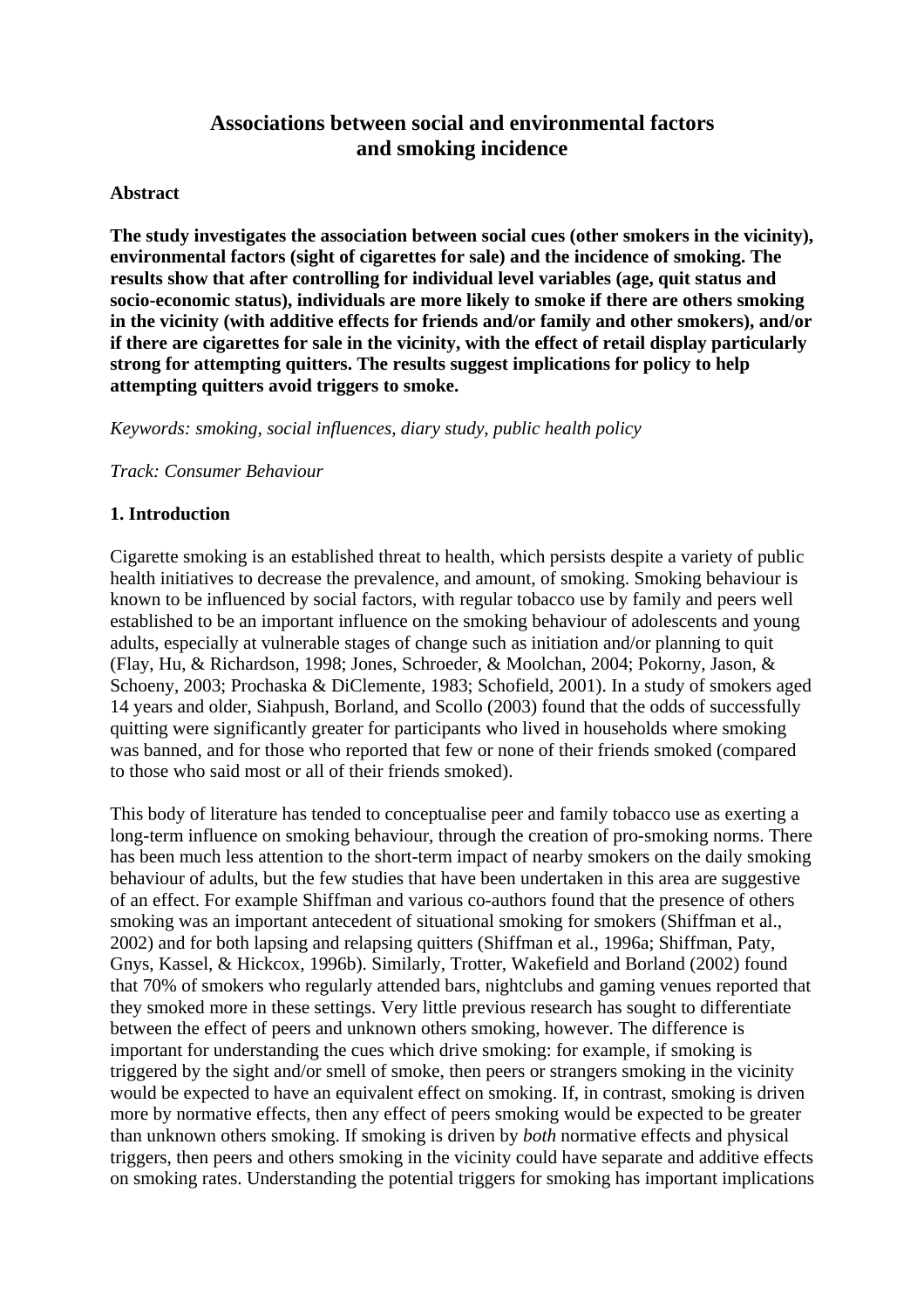for advice to attempting quitters, in helping them to anticipate and avoid situations where they are most likely to be tempted to smoke. There are also implications for health policy: if smoking is influenced by the sight and smell of smoke, even if those smoking are not friends and family, there would be increased evidence to support further restrictions of smoking in public places.

Another factor which has received limited research attention is the influence of ease of retail access to cigarettes on smoking activity or on attempts to quit. For adolescents, there is some evidence that restriction of tobacco supply is associated with lower rates of experimental and regular smoking: studies have found drops in underage smoking ranging from 15.8% to 46% after restrictions to access, community education and enforcement of laws banning sales to minors (Altman, Rasenick-Douss, Foster, & Tye, 1991; Bellew & Wayne, 1991; Bishai, Mercer, & Tapales, 2005; DiFranza, Carlson, & Caisse, 1992; Jason, Ji, Ames, & Birkhead, 1991). Pokorny et al. (2003) found higher retail tobacco availability was associated with increased odds that a youth initiated smoking, and another study found that young people (aged 11-23 years) living in areas with relatively high retail tobacco density were more likely to smoke than those living in areas with much lower tobacco outlet density (Novak, Reardon, Raudenbush, & Buka, 2006). Other studies, however, have found that youths often substitute non-retail sources when retail supply is restricted (e.g. Levy, Chaloupka, & Gitchell, 2004). Moreover, to date there has been only limited investigation of the extent to which ease of retail access to tobacco contributes to the rate of adult smoking (Chuang, Cubbin, Ahn, & Winkleby, 2005), or to the failure of attempts to quit.

The lack of attention in the literature to the influence of retail access to cigarettes on smoking activity is surprising in light of market theory which holds that the number of distribution outlets is strongly associated with the level of sales (Farris, Oliver, & de Kluyver, 1989). If a product is visible in more places, customers will be exposed to it more often and will be more likely to buy it, and vice versa (Farris et al., 1989; Reibstein & Farris, 1995). An association between distribution, sales and product consumption is supported by strong evidence from a range of product categories including fast food, psychoactive drugs, and alcohol (Ashe, Jernigan, Klinc, & Gataz, 2003; Goldstein & Kalant, 1990; Jekanowski, Binkley, & Eales, 2001). These studies have not been able to demonstrate a causal relationship between distribution and consumption, however, with a bi-directional relationship thought to be more likely (Dubelaar, 2002; Reibstein & Farris, 1995).

While there are thus good grounds to suspect that retail availability of tobacco has an effect on the smoking behaviour of all smokers, it is probable that any effect is greater for some smokers (i.e. under-age, experimental and intermittent smokers, and those attempting to quit). For example, Wakefield, Germain, and Henriksen (2008) found that around one-third of recent quitters reported an urge to make an impulse purchase of cigarettes as a result of seeing retail cigarette displays. That study, however, used retrospective recall and reporting, and such studies have been shown to be vulnerable to error in subject reporting (Bernard, Killworth, Kronenfeld, & Sailer, 1984). As a result, this study uses a diary method to analyse the factors associated with smoking among a population based sample of Australian smokers.

#### **2. Methodology**

Data were collected through a mail survey sent to a sample of 20,000 people representative of the population by age and gender. Respondents were excluded from data analysis if they: 1)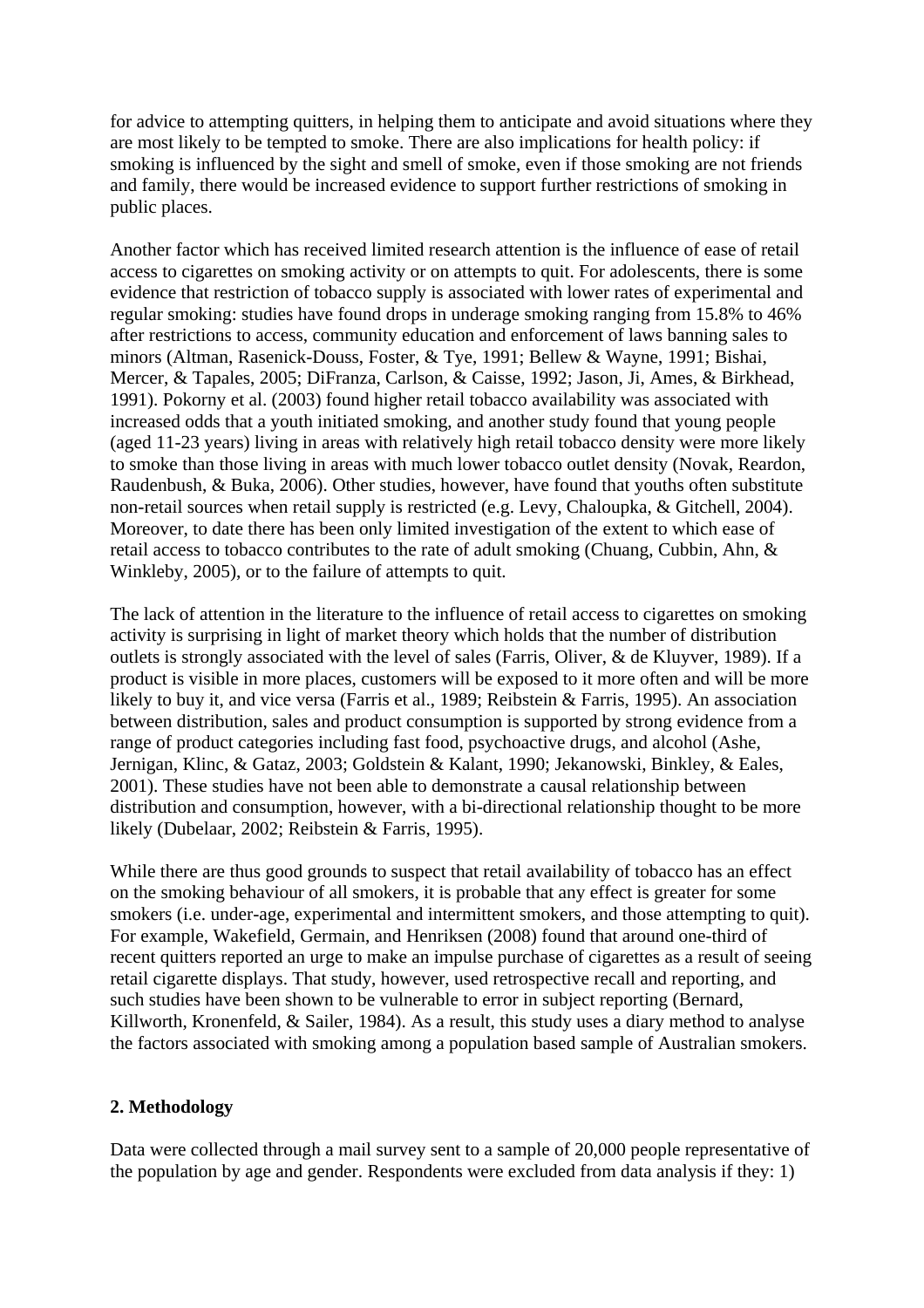did not report being a smoker, and did not smoke during the four day study period, or 2) reported being a smoker who had quit more than 12 months before, and did not smoke during the period covered by the survey. Recipients were asked to record a number of measures for each four-hour interval that they were awake over a four day period: their physical location (home, work, restaurant etc); the presence of others smoking (no/yes); purchase (or supply by others) of cigarettes (no/yes); and the number of cigarettes smoked, if any. Demographic and behavioural characteristics were also collected, e.g. age, gender, socio-economic status, smoker status (number smoked per day, how soon after waking was first cigarette consumed) and quit status (whether currently attempting to quit, planning to quit in future, etc.). In order to collect data for all seven days of the week, the starting day for data collection was randomly varied, asking participants to commence recording on the next (randomly assigned) day of the week. A reminder with a duplicate survey was sent to all non-respondents approximately four weeks after the initial mailout.

#### **3. Results**

3,735 responses were obtained, for a response rate of 19.4%. 2,613 surveys were excluded as representing non-smokers, resulting in a sample of 1,122 smokers. As approximately 20% of the Australian population smokes, this represents a response rate from the smoking population of approximately 29.1%. Females were somewhat over-represented in the sample, at 61.2% of respondents. Since there is evidence that younger smokers may have different smoking patterns, and may show greater susceptibility to social influence (Gardner & Steinberg, 2005), the age of respondents was grouped into those aged 30 or over (81.5%) and those under 30 (18.5%), following Wakefield et al. (2008). The sample composition on age was broadly representative of the state population (which has 21.7% of people under 30 years old).

#### *3.1 Smoking frequency and quit status*

A large majority of respondents (87.9%) smoked at some stage during the four day period. The incidence of smoking was further analysed by self-reported quit status: those who reported that they had quit smoking within the last month (2.7% of responses); those who had quit between one month and one year ago (7.3%) and those who reported smoking daily or occasionally (90.0%). Not surprisingly, there were significant differences between these groups in the probability of smoking and the total number of cigarettes smoked over the four day period ( $p < 0.001$  for both analyses), with current smokers and recent quitters being more likely to smoke, and likely to smoke more cigarettes than less recent quitters (those of more than one month duration). A report of having 'quit' however did not mean that subjects did not smoke: 53.3% of subjects who reported having quit within the past month smoked at some stage during the four day period, and 13.6% of respondents who reported having quit more than one month ago smoked. In order to model the association between the independent variables (presence of peer and other smokers, and access to cigarettes for sale), the probability of smoking (no/yes) was modelled for each four hour period. The following analyses are thus based on 26,688 four-hour intervals (or cases) from the 1,121 surveys received prior to the cut-off date for data entry and analysis.

#### *3.2 Presence of other smokers and smoking*

Chisquare analysis was used to separately estimate the associations between the presence of (a) smoking friends and/or family and (b) other smokers, and the incidence of smoking during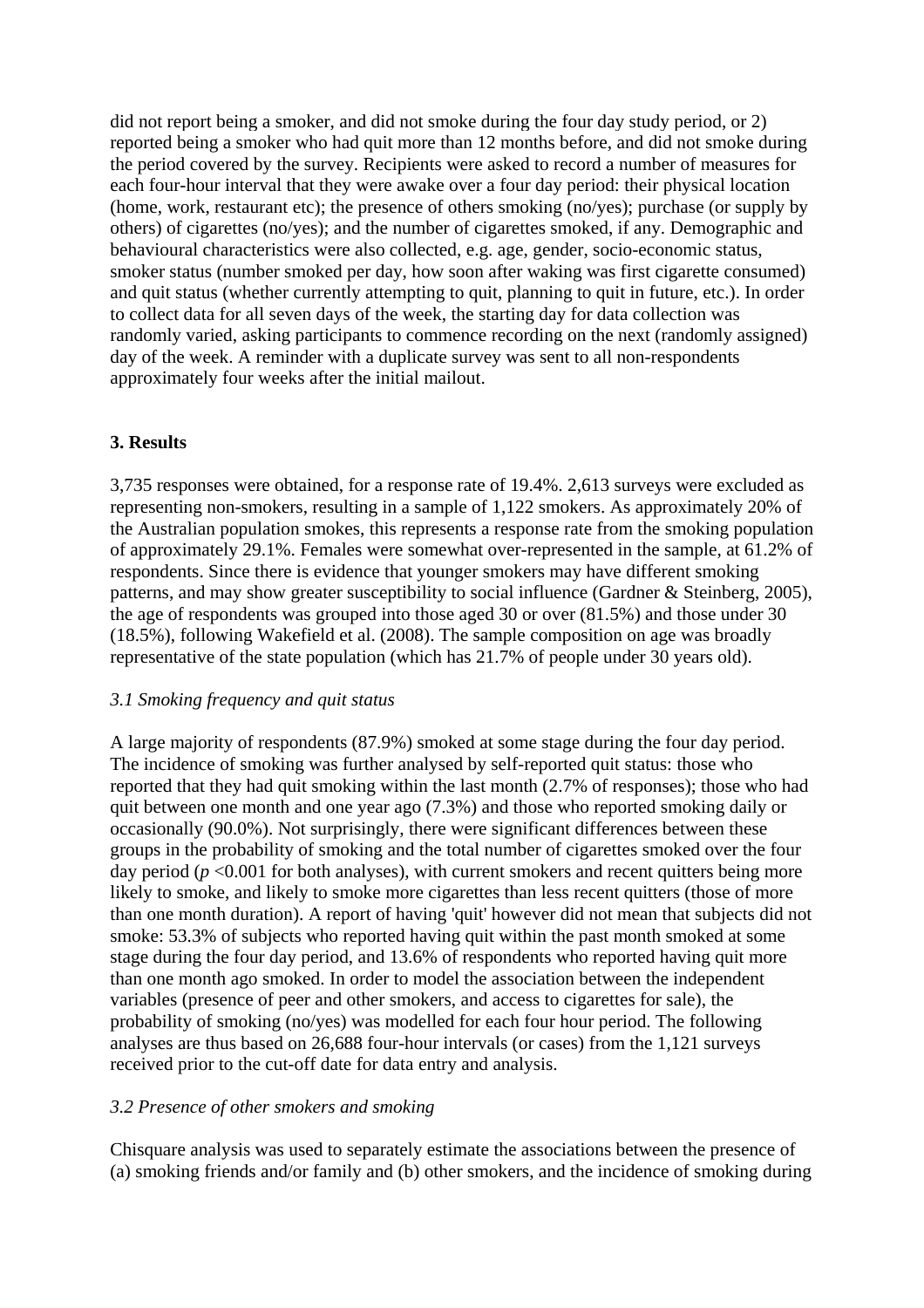each four-hour period. Respondents were significantly more likely to smoke during a fourhour period if their friends and/or family were present and smoking (*p* <0.001). This apparent effect of other smokers was not restricted to friends and family; if there were other smokers (i.e. not friends and family) subjects were also significantly more likely to smoke  $(p \le 0.001)$ , providing evidence that the sight or smell of smoking, even by unknown others, is associated with higher rates of smoking.

## *3.4 Retail availability and smoking*

Subjects' ease of retail access to cigarettes was assessed by asking subjects to report if they saw cigarettes available for sale during each four hour period. Even if they did not buy cigarettes during the four hour interval, subjects were significantly more likely to smoke if cigarettes were seen to be available for sale in that period  $(p < 0.001)$ . The increase in the frequency of smoking if cigarettes were available for sale was particularly marked for selfreported quitters: as shown in Table 1, those who reported having quit more than a month ago were three times more likely to smoke in any four hour period where they reported having seen cigarettes available for sale, and those who reported having quit within the past month were more than twice as likely to smoke.

| Quitter/Smoker status        | % smoking when<br>cigarettes not<br>available for sale | % smoking when<br>cigarettes<br>available for sale | Binomial test of<br>proportions |
|------------------------------|--------------------------------------------------------|----------------------------------------------------|---------------------------------|
| Quit more than one month ago | 3.0                                                    | 9.0                                                | $Z=3.7, p<0.001$                |
| Quit within last month       | 17.3                                                   | 44.1                                               | $Z=6.1, p<0.001$                |
| Smoke daily or occasionally  | 65.3                                                   | 83.4                                               | $Z = 27.1, p < 0.001$           |

**Table 1:** *Association between quitter/smoker status, cigarettes for sale and smoking* 

## *3.5 Additive effects*

In order to determine if smoking by family/friends, or by others, and the presence of cigarettes for sale had additive or correlated effects on the incidence of smoking, a binary logistic regression, simultaneously including all variables, was also conducted. The dependent variable was smoking (no/yes). Since the univariate analysis showed a difference in the probability of smoking by quit status, the respondent's quit status was included as a control variable. Since there is evidence that lower socio-economic groups are more likely to smoke, socio-economic status (SEIFA) was also included as a control variable. In order to test for the effect on smoking for different age groups, a binary age variable (less than/more than 30 years) was also included. Since social effects might be more prominent on weekends, a dummy variable (weekend, no/yes) was included in a preliminary analysis. This variable was not significant  $(p > 0.1)$  so was excluded from the final model, shown in Table 2. The results show that, after allowing for the control variables (age, socio-economic status, and quit status), the presence of friends or family smoking (FF smoking) and others smoking (Other smokers) had separate and significant effects ( $p < 0.001$  for both) on the probability of smoking. The presence of cigarettes for sale (Cigs for sale) also had a significant effect (*p*  $\leq 0.001$ ) on the frequency of smoking. Smoking occurred in 63.15% of cases, with 76% of cases correctly explained, 20.2% of cases incorrectly explained, and 3.7% of cases ties.

**Table 2:** *Logistic regression: Prediction of smoking* 

| <b>LAUIC E.</b> LUXISIIC LUXIUSSIUM. I FURICIIUM UF SHUNING |             |          |      |        |
|-------------------------------------------------------------|-------------|----------|------|--------|
| Variable                                                    | Coefficient | SE Coef. |      |        |
| Constant                                                    | $-3.06$     | 0.13     | 22.7 | z0.001 |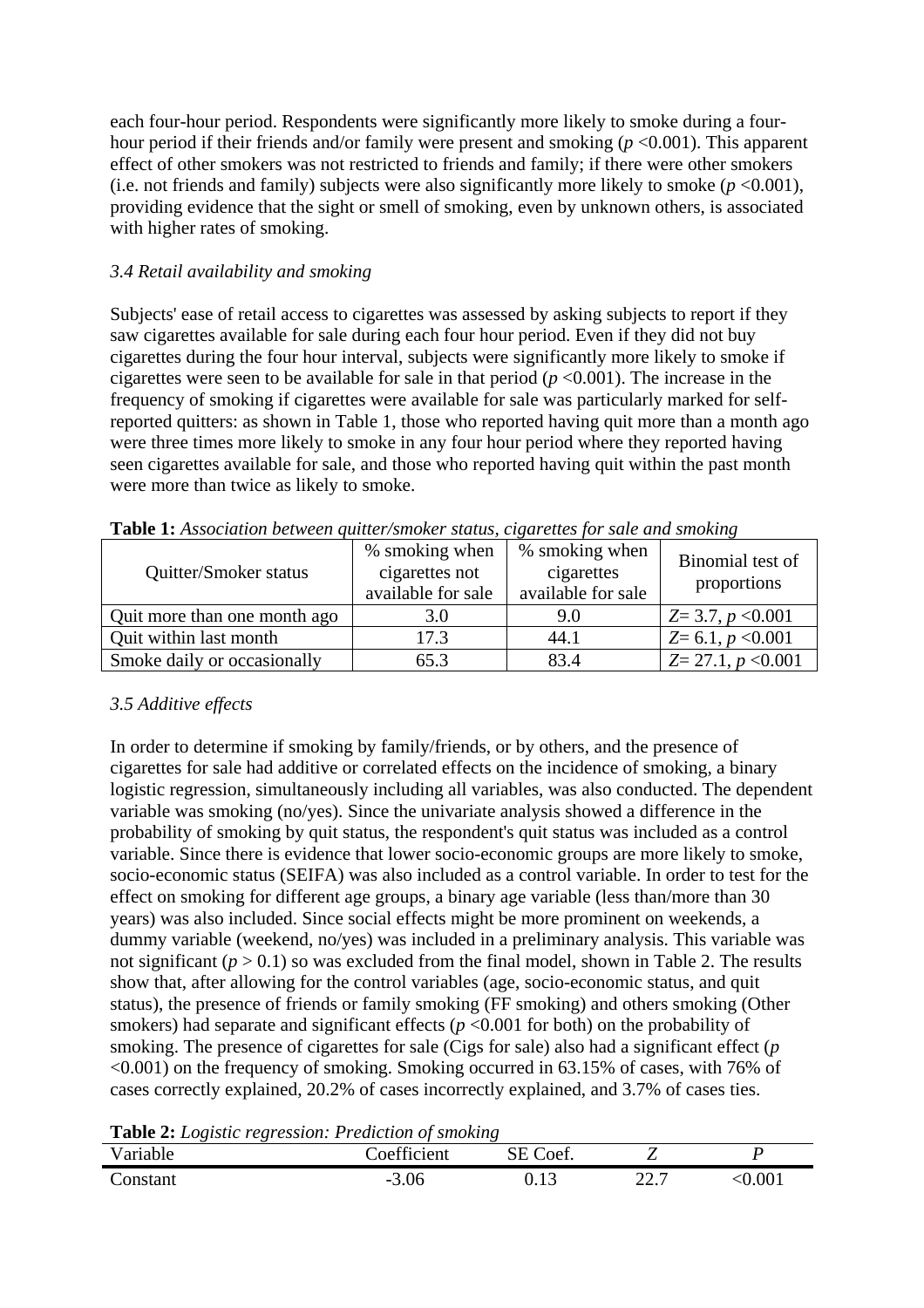| FF smoking                  | 0.96    | 0.04 | 20.7 | < 0.001 |
|-----------------------------|---------|------|------|---------|
| Other smokers               | 0.84    | 0.05 | 17.1 | < 0.001 |
| Cigs for sale               | 0.51    | 0.05 | 11.0 | < 0.001 |
| Age $(30\gammars, 30+)$     | 0.70    | 0.04 | 17.7 | < 0.001 |
| <b>SEIFA</b>                | $-0.05$ | 0.01 | 3.95 | < 0.001 |
| Quit status*                |         |      |      |         |
| More than one month         | $-2.1$  | 0.16 | 13.4 | < 0.001 |
| Smoke daily or occasionally | 2.1     | 0.10 | 21.0 | < 0.001 |

\*Relative to quitters of less than one month

#### **4. Discussion**

The high rate of smoking, particularly by self-reported quitters, provides evidence of the difficulty of stopping smoking: over 50% of respondents who reported having quit smoking within the past month smoked at some stage during the four day period. The results also suggest some of the factors which appear to contribute to this high rate of relapse by attempting quitters, and to the incidence of smoking by current smokers. The largest unique factor in predicting smoking was if friends and family were present and smoking, providing support for the influence of social cues described by other authors (Siahpush et al., 2003). The additional significant effect of others (not friends and family) smoking, however, has not been separately examined in previous studies. This study suggests that the presence of unknown smokers (even if friends and family are smoking) further contributes to smoking, possibly by normalising smoking, and/or by creating an enhanced physical stimulus. Despite other research which has shown that younger individuals are more likely to be influenced by peers (e.g. Gardner & Steinberg, 2005), the association between others smoking and higher rates of smoking was not restricted to younger smokers, with an additive effect of peer smoking found for both younger and older smokers.

The results also show strong evidence of an association between retail availability and rates of smoking. While there have been reports of an effect of retail distribution on smoking by intending quitters, (Burton, Clark, & Bollerup, 2008) this study provides the first evidence that the presence of cigarettes for sale is significantly associated with higher rates of smoking in the general population of smokers. Distribution was particularly important in increasing rates of smoking by attempting quitters, but smoking rates also increased amongst daily or occasional smokers when cigarettes were seen to be available for sale. This result provides evidence to support the increased restrictions on retail display of cigarettes which have been introduced in some countries (Hall & Sherborne, 2008; Weeks, 2008).

#### **5. Conclusion**

This study is the first to separately assess and quantify the association between the presence of other smokers (both friends/family and others) and seeing cigarettes for sale on the incidence of smoking by adult smokers. The results are consistent with a causative chain, where the urge to smoke is initiated by friends or family smoking, and further reinforced by the presence of other smokers and by the sight of cigarettes for sale. The results provide evidence to support policy initiatives to restrict the retail display of tobacco, and also suggest that there may be value in providing more specific advice to attempting quitters, to assist them in anticipating and responding to potential triggers for relapse.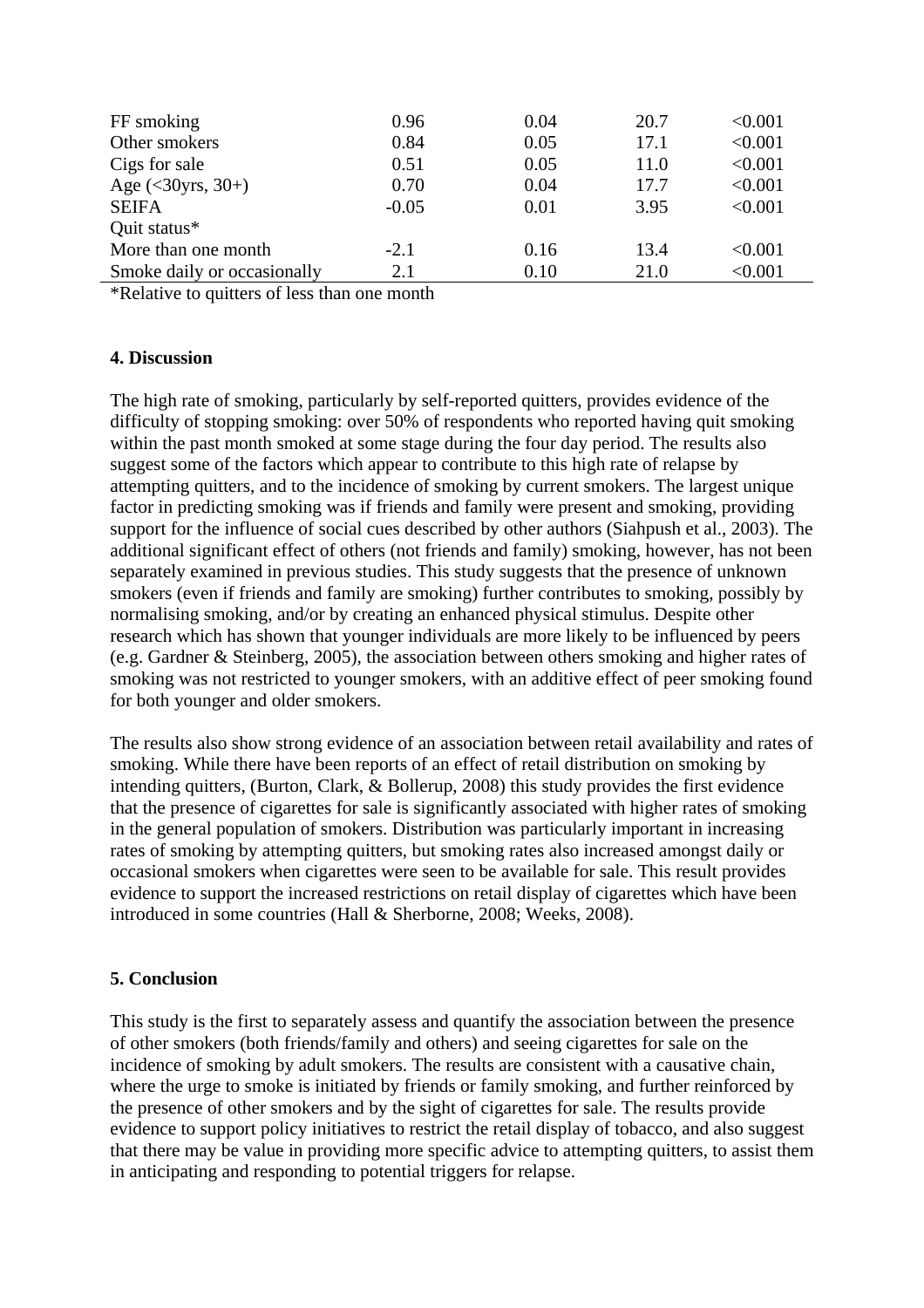#### **References**

Altman, D. G., Rasenick-Douss, L., Foster, V., & Tye, J. B. (1991). Sustained effects of an educational program to reduce sales of cigarettes to minors. *American Journal of Public Health, 81*(7), 891-893.

Ashe, M., Jernigan, D., Klinc, R., & Gataz, R. (2003). Land use planning and the control of alcohol, tobacco, firearms, and fast food restaurants. *American Journal of Public Health, 93*(9), 1404-1408.

Bellew, B., & Wayne, D. (1991). Prevention of smoking among school children: a review of research and recommendations. *Health Education Journal, 50*, 3-8.

Bernard, H. R., Killworth, P., Kronenfeld, D., & Sailer, L. (1984). The problem of informant accuracy: the validity of retrospective data. *Annual Review of Anthropology, 13*(1), 495-517.

Bishai, D. M., Mercer, D., & Tapales, A. (2005). Can government policies help adolescents avoid risky behavior? *Preventive Medicine, 40*(2), 197-202.

Burton, S., Clark, L., & Bollerup, J. (2008). Tobacco purchase and consumption by smokers intending to quit. In L. Robinson Jr (Ed.), *Proceedings of the Academy of Marketing Science Annual Conference* (Vol. XXXII). Vancouver BC.

Chuang, Y.-C., Cubbin, C., Ahn, D., & Winkleby, M. A. (2005). Effects of neighbourhood socioeconomic status and convenience store concentration on individual level smoking. *Journal of Epidemiology & Community Health, 59*(7), 568-573.

DiFranza, J. R., Carlson, R. R., & Caisse, R. E. (1992). Reducing youth access to tobacco. *Tobacco Control, 1*, 57-58.

Dubelaar, C., Chow, G., Larson, P. (2002). Relationships between inventory, sales and service in a retail chain store operation. *International Journal of Physical Distribution & Logistics Management, 31*(2), 96-108.

Farris, P., Oliver, J., & de Kluyver, C. (1989). The relationship between distribution and market share. *Marketing Science, 8*(2), 107-128.

Flay, B. R., Hu, F. B., & Richardson, J. (1998). Psychosocial predictors of different stages of cigarette smoking among high school students. *Preventive Medicine*(27), A9-A18.

Gardner, M., & Steinberg, L. (2005). Peer influence on risk taking, risk preference, and risky decision making in adolescence and adulthood. An experimental study. *Developmental Psychology, 41*(4), 625-635.

Goldstein, A., & Kalant, H. (1990). Drug policy: striking the right balance. *Science, 249*(4976), 1513-1521.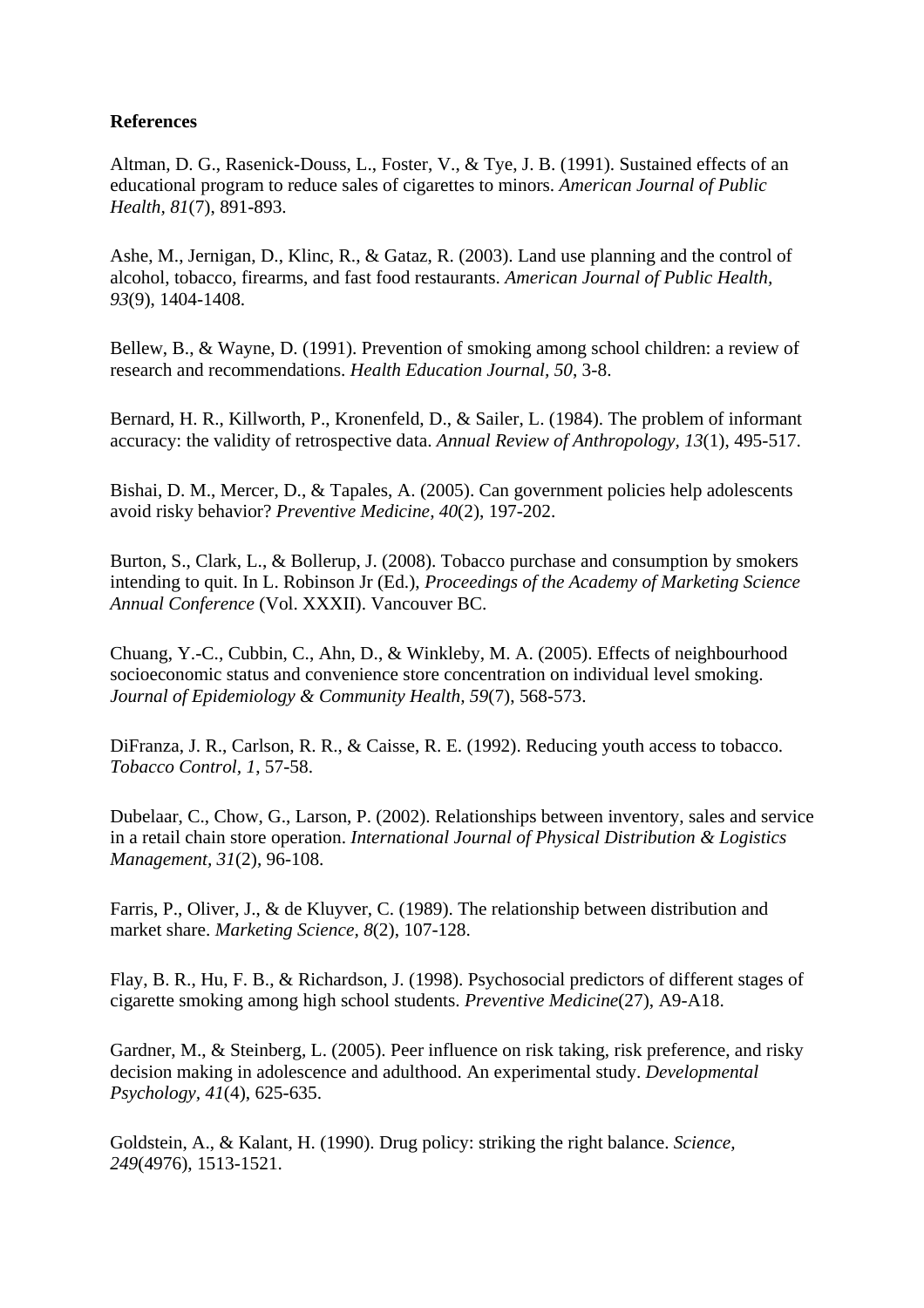Hall, L., & Sherborne, N. (2008). Under-the-counter sales plan has retailers fuming*. The Sun-Herald,* June 1, p.14.

Jason, L., Ji, P., Ames, M., & Birkhead, S. (1991). Active enforcement of cigarette control laws in the prevention of cigarette sales to minors. *Journal of the American Medical Association, 266*, 3159-3161.

Jekanowski, M. D., Binkley, J. K., & Eales, J. (2001). Convenience, accessibility, and the demand for fast food. *Journal of Agricultural and Resource Economics, 26*(1), 58-74.

Jones, D. N., Schroeder, J. R., & Moolchan, E. T. (2004). Time spent with friends who smoke and quit attempts among teen smokers. *Addictive Behaviors, 29*(4), 723-729.

Levy, D. T., Chaloupka, F., & Gitchell, J. (2004). The effects of tobacco control policies on smoking rates: a tobacco control scorecard. *Journal of Public Health Management Practice, 10*(4), 338-353.

Novak, S. P., Reardon, S. F., Raudenbush, S. W., & Buka, S. L. (2006). Retail tobacco outlet density and youth cigarette smoking: a propensity-modeling approach. *American Journal of Public Health, 96*(4), 670-676.

Pokorny, S. B., Jason, L. A., & Schoeny, M. E. (2003). The relation of retail tobacco availability to initiation and continued smoking. *Journal of Clinical Child & Adolescent Psychology, 32*(2), 193.

Prochaska, J. O., & DiClemente, C. C. (1983). Stages and processes of self-change of smoking: toward an integrative model of change. *Journal of Consulting & Clinical Psychology, 51*(3), 390-395.

Reibstein, D. J., & Farris, P. W. (1995). Market share and distribution: a generalization, a speculation, and some implications. *Marketing Science, 14*(3), G190.

Schofield, P. E., Pattison, P. E., Hill, D. J., Borland, R. (2001). The influence of group identification on the adoption of peer group smoking norms. *Psychology and Health, 16*, 1- 16.

Shiffman, S., Gnys, M., Richards, T. J., Paty, J. A., Hickcox, M., & Kassel, J. D. (1996a). Temptations to smoke after quitting: a comparison of lapsers and maintainers. *Health Psychology, 15*(6), 455-461.

Shiffman, S., Gwaltney, C. J., Balabanis, M. H., Liu, K. S., Paty, J. A., Kassel, J. D., Hickcox, M., & Gnys, M. (2002). Immediate antecedents of cigarette smoking: an analysis from ecological momentary assessment. *Journal of Abnormal Psychology, 111*(4), 531-545.

Shiffman, S., Paty, J. A., Gnys, M., Kassel, J. A., & Hickcox, M. (1996b). First lapses to smoking: within-subjects analysis of real-time reports. *Journal of Consulting & Clinical Psychology, 64*(2), 366-379.